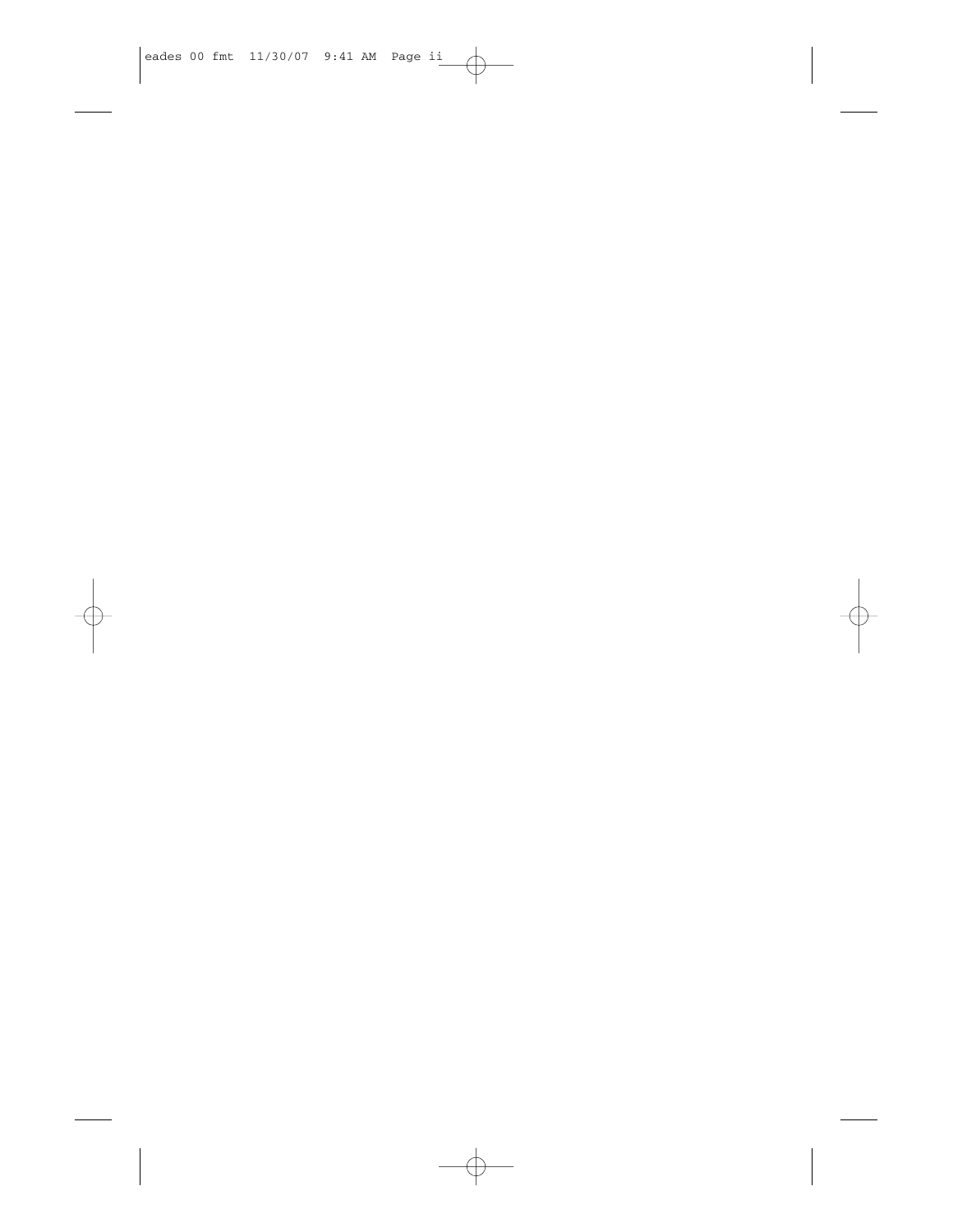# **Mastering Evidence**

#### **Ronald W. Eades**

Louis D. Brandeis School of Law University of Louisville

Carolina Academic Press Durham, North Carolina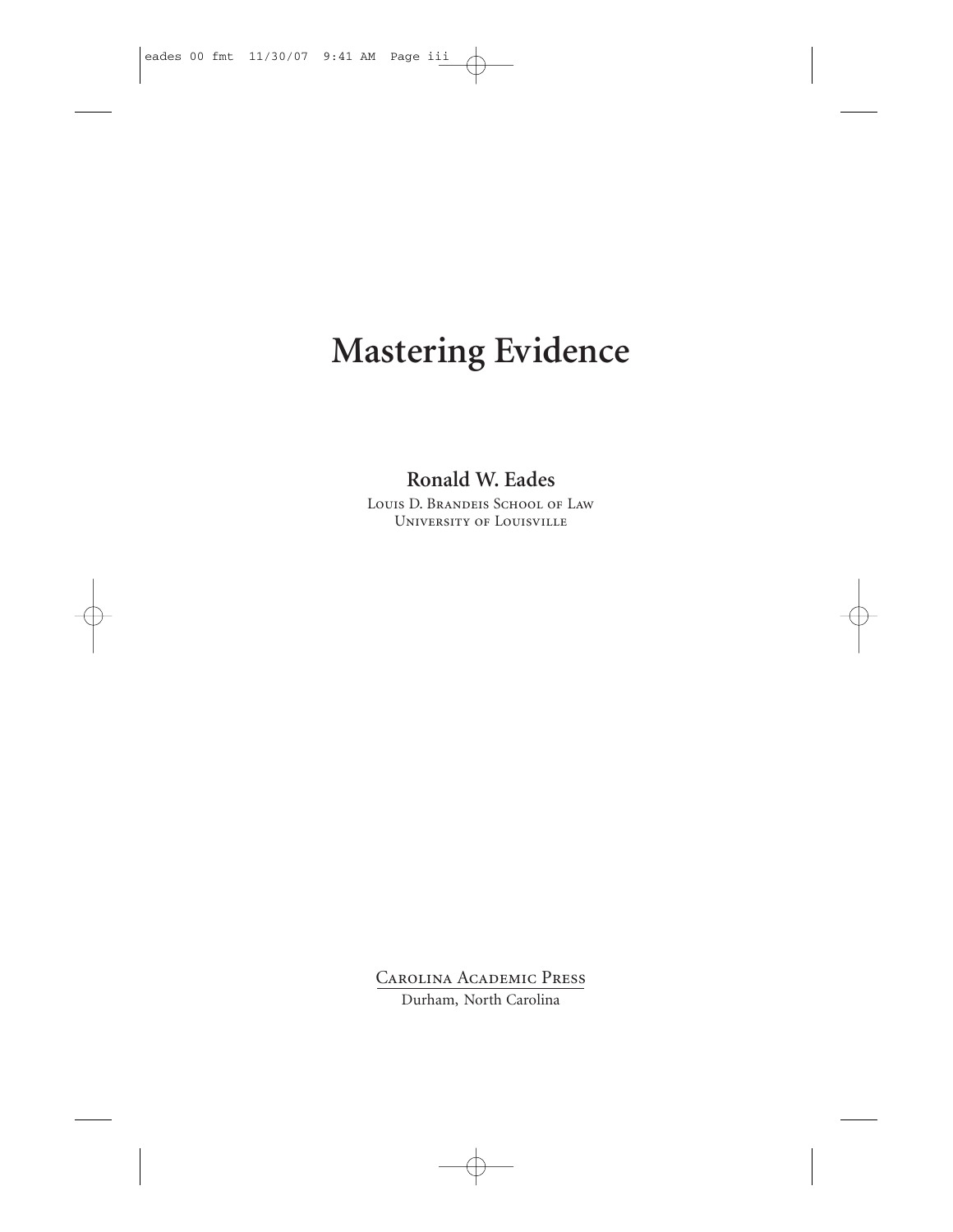Copyright © 2008 Ronald W. Eades All Rights Reserved.

#### **Library of Congress Cataloging in Publication Data**

Eades, Ronald W. Mastering evidence / by Ronald W. Eades. p. cm. -- (Mastering series) Includes bibliographical references and index. ISBN-13: 978-1-59460-261-0 (alk. paper) ISBN-10: 1-59460-261-1 (alk. paper) 1. Evidence (Law)--United States. I. Title. II. Series.

KF8935.E15 2008 347.73'6--dc22 2007043830

Carolina Academic Press 700 Kent Street Durham, NC 27701 Telephone (919) 489-7486 Fax (919) 493-5668 www.cap-press.com

Printed in the United States of America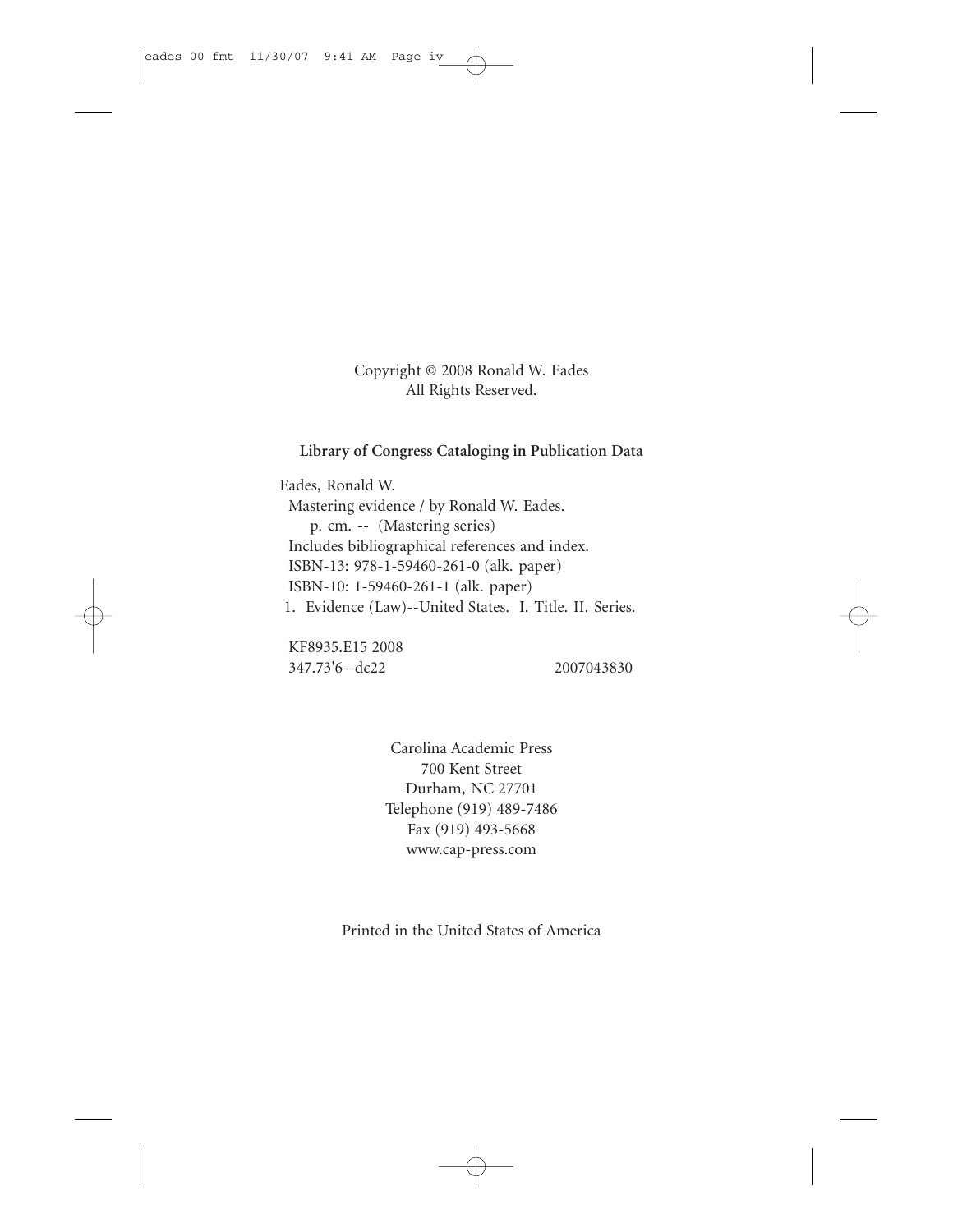# **Contents**

| Series Editor's Foreword                                     |                |
|--------------------------------------------------------------|----------------|
| Preface                                                      | xiii           |
| Chapter 1 · Roles of the Court, Judge, Jury, and Attorneys   |                |
| in Light of Rules of Evidence                                | 3              |
| Roles Roadmap                                                | 3              |
| A. Introduction                                              | 3              |
| B. Stages of the Trial                                       | $\overline{4}$ |
| 1. Impaneling the Jury                                       | $\overline{4}$ |
| 2. Opening Statements                                        | 5              |
| 3. Plaintiff's (Civil Case) or Prosecution's (Criminal Case) |                |
| Case in Chief                                                | 6              |
| 4. Defendant's Case in Chief                                 | $\overline{7}$ |
| 5. Rebuttal                                                  | 7              |
| 6. Sur-rebuttal                                              | 8              |
| 7. Closing Statements                                        | 8              |
| 8. Instructions to the Jury                                  | 9              |
| 9. Jury Deliberations                                        | 9              |
| 10. Motions                                                  | 10             |
| 11. Entry of Judgment on Jury Verdict                        | 10             |
| 12. Appeals                                                  | 10             |
| 13. Summary of Trial                                         | 11             |
| C. Purpose and Application of the Rules of Evidence          |                |
| (Fed. Rules 101, 102)                                        | 12             |
| 1. Federal Courts (Fed. Rules 1101)                          | 12             |
| 2. State Courts                                              | 14             |
| 3. Application in Bench Trials and Administrative Hearings   | 15             |
| D. Making and Meeting Objections (Fed. Rules 103, 104)       | 16             |
| 1. General Issues on Objections                              | 16             |
| 2. Specific Objections                                       | 17             |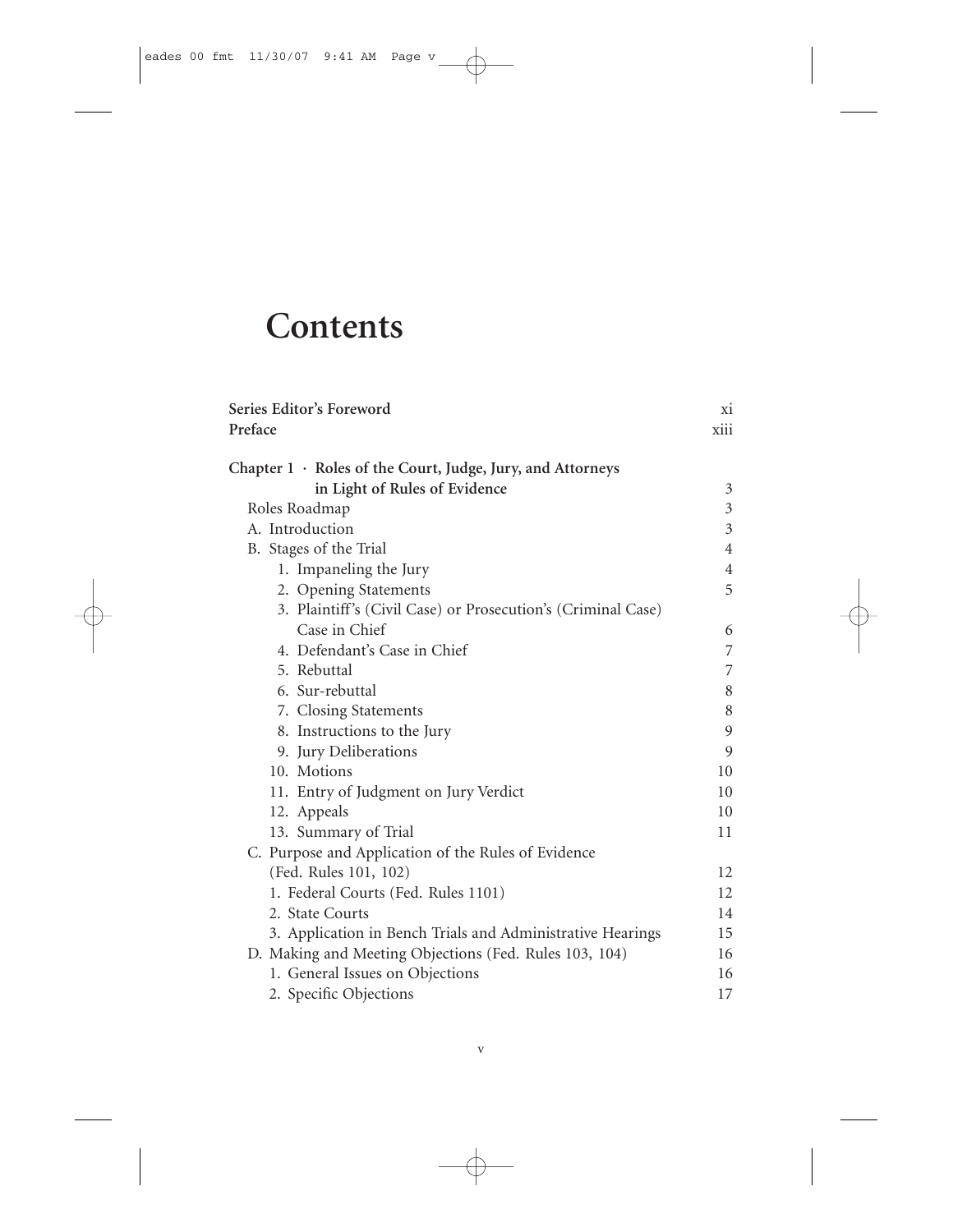| a. Role of Attorneys (Fed. Rule 103)                                                                                               | 17 |
|------------------------------------------------------------------------------------------------------------------------------------|----|
| b. Role of Trial Judge (Fed. Rule 104)                                                                                             | 20 |
| 3. Commonly Heard Objections                                                                                                       | 21 |
| a. Leading                                                                                                                         | 22 |
| b. Argumentative                                                                                                                   | 22 |
| c. Asked and Answered                                                                                                              | 22 |
| E. Limited Admissibility and Remainder of Writings                                                                                 |    |
| (Fed. Rules 105, 106)                                                                                                              | 23 |
| Checkpoints                                                                                                                        | 24 |
| Chapter $2 \cdot$ Judicial Notice (201)                                                                                            | 25 |
| Judicial Notice Roadmap                                                                                                            | 25 |
| A. Introduction                                                                                                                    | 25 |
| B. Legislative Facts and Adjudicative Facts (201(a))                                                                               | 26 |
| C. Facts That Can Be Noticed (201(b))                                                                                              | 29 |
| D. Procedural Concerns $(201(c), (d), (e), (f) & (g))$                                                                             | 30 |
| E. Jury's Knowledge                                                                                                                | 33 |
| F. Jury View                                                                                                                       | 34 |
| Checkpoints                                                                                                                        | 35 |
|                                                                                                                                    | 37 |
|                                                                                                                                    | 37 |
| A. Introduction                                                                                                                    | 37 |
| <b>B.</b> Civil Cases                                                                                                              | 38 |
| Chapter $3 \cdot$ Burdens of Proof and Presumptions (301, 302)<br>Burdens of Proof and Presumptions Roadmap<br>1. Burdens of Proof | 38 |
| a. Burden of Production                                                                                                            | 39 |
| b. Burden of Persuasion                                                                                                            | 41 |
| 2. Presumptions                                                                                                                    | 43 |
| C. Criminal Cases                                                                                                                  | 46 |
| 1. Burdens of Proof                                                                                                                | 46 |
| a. Burden of Production                                                                                                            | 47 |
| b. Burden of Persuasion                                                                                                            | 49 |
| 2. Presumptions                                                                                                                    | 49 |
| Checkpoints                                                                                                                        | 51 |
| Chapter 4 · Relevance                                                                                                              | 53 |
| Relevance Roadmap                                                                                                                  | 53 |
| A. Introduction                                                                                                                    | 53 |
| B. General Requirement of Relevance (401, 402, 403)                                                                                | 54 |
| 1. The Basic Rule (402)                                                                                                            | 54 |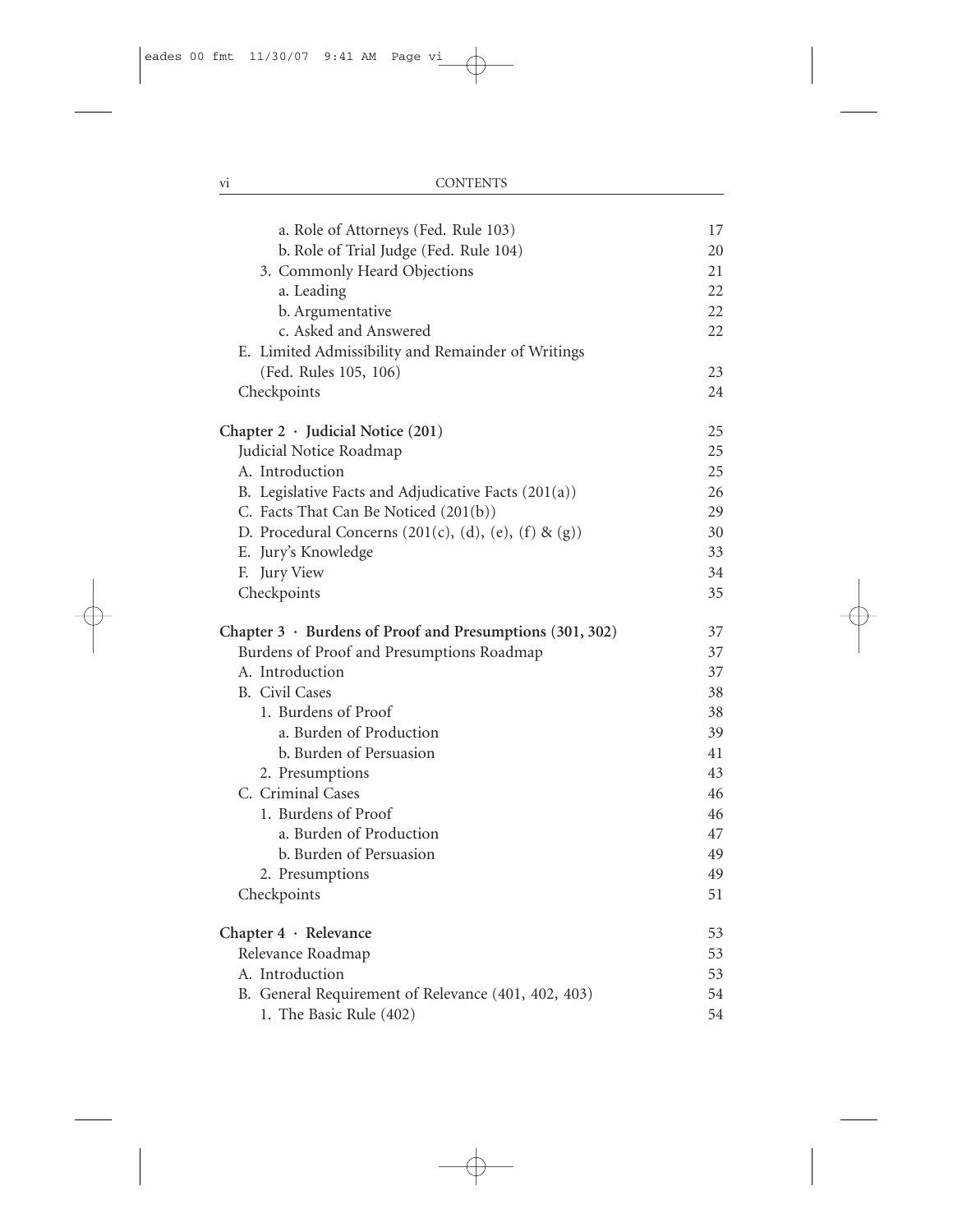| 2. The Definition (401)                                        | 54 |
|----------------------------------------------------------------|----|
| 3. A General Exclusion (403)                                   | 55 |
| C. Character for the Purpose of Proving Propensity (404, 405)  | 57 |
| 1. Types of Character Evidence (404)                           | 57 |
| 2. Method of Proof When Character Evidence Is Admissible (405) | 60 |
| D. Habit (406)                                                 | 63 |
| E. Subsequent Remedial Measures (407)                          | 66 |
| F. Compromises, Offers, Payments and Pleas (408, 409, 410)     | 70 |
| 1. Compromises (408)                                           | 70 |
| 2. Payment of Medical Expenses (409)                           | 72 |
| 3. Pleas in Criminal Cases (410)                               | 73 |
| G. Insurance (411)                                             | 74 |
| H. Rape Shield Law (412)                                       | 75 |
| 1. Background                                                  | 75 |
| 2. The Basic Rule                                              | 76 |
| 3. Exceptions                                                  | 77 |
| 4. Procedure                                                   | 78 |
| Similar Sex Crimes (413, 414, 415)<br>Ι.                       | 79 |
| 1. Similar Crimes in Sexual Assault (413)                      | 79 |
| 2. Similar Crimes in Child Molestation (414)                   | 80 |
| 3. Similar Crimes in Civil Cases (415)                         | 81 |
| Checkpoints                                                    | 82 |
| Chapter $5 \cdot$ Privileges                                   | 83 |
| Privileges Roadmap                                             | 83 |
| A. Introduction                                                | 83 |
| B. General Theory of Privileges (501)                          | 84 |
| C. Most Commonly Encountered Privileges                        | 86 |
| 1. Attorney-Client                                             | 86 |
| 2. Spousal                                                     | 90 |
| 3. Priest-Penitent                                             | 91 |
| 4. Physician-Patient                                           | 92 |
| 5. Psychotherapist-Patient                                     | 92 |
| 6. Governmental                                                | 93 |
| Checkpoints                                                    | 93 |
| Chapter 6 · Witnesses, Testimony, and Credibility              | 95 |
| Witnesses, Testimony, and Credibility Roadmap                  | 95 |
| A. Introduction                                                | 95 |
| B. Competency, Oath and Personal Knowledge (601, 602, 603)     | 95 |
|                                                                |    |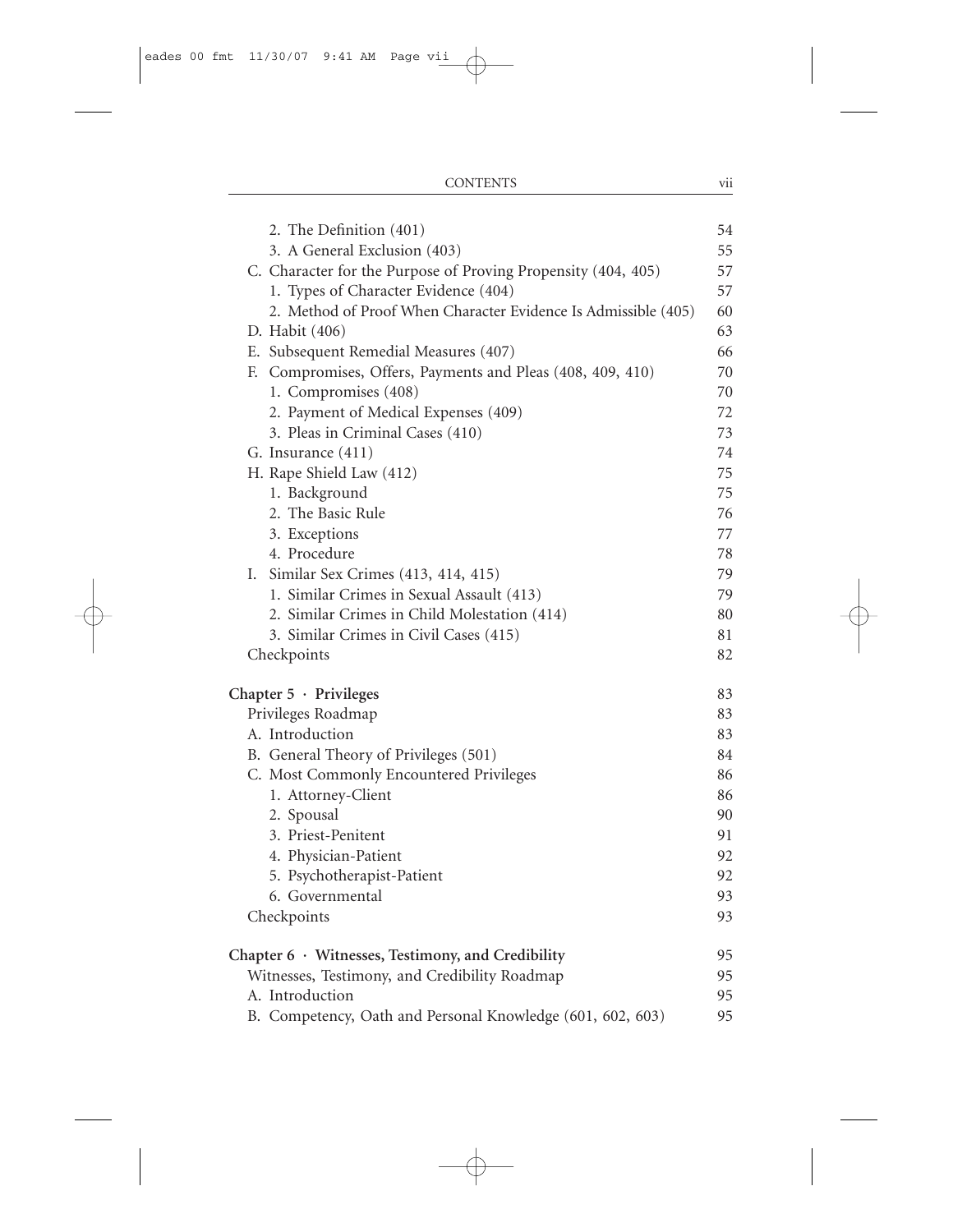| C. Special Problems with Competency                | 97  |
|----------------------------------------------------|-----|
| 1. Judges (605)                                    | 97  |
| 2. Jurors (606)                                    | 98  |
| 3. Interpreters (604)                              | 99  |
| D. General Issues of Impeachment (607)             | 99  |
| 1. Impeachment by Bias                             | 100 |
| 2. Impeachment by Capacity                         | 102 |
| 3. Impeachment by Character (608)                  | 103 |
| 4. Impeachment by Crimes (609)                     | 105 |
| 5. Collateral Matters                              | 110 |
| 6. Rehabilitation and Refreshing Memory (608, 612) | 111 |
| 7. Religious Beliefs (610)                         | 114 |
| 8. Prior Inconsistent Statements (613)             | 115 |
| E. Presentation of Witnesses (611)                 | 116 |
| 1. Control by Judge                                | 117 |
| 2. Cross examination                               | 118 |
| 3. Leading Questions                               | 120 |
| 4. Judge Called Witnesses (614)                    | 121 |
| F. Sequestration of Witnesses—The Rule (615)       | 122 |
| Checkpoints                                        | 124 |
| Chapter 7 · Opinion Evidence and Expert Witnesses  | 125 |
| Opinion Evidence and Expert Witnesses Roadmap      | 125 |
| A. Introduction                                    | 125 |
| B. Opinions by Lay Witnesses and                   |     |
| First-Hand Knowledge Recap (701)                   | 126 |
| C. Opinions by Experts (702)                       | 128 |
| 1. Qualifications                                  | 129 |
| 2. Frye and Daubert                                | 130 |
| 3. Bases of Opinions (703, 705)                    | 132 |
| 4. The Ultimate Facts (704)                        | 135 |
| D. Court Appointed Experts (706)                   | 137 |
| Checkpoints                                        | 138 |
| Chapter 8 · Hearsay and Exceptions                 | 139 |
| Hearsay and Exceptions Roadmap                     | 139 |
| A. Introduction                                    | 139 |
| B. The Hearsay Rule and Underlying Purpose (802)   | 140 |
| C. What Is Hearsay? (801)                          | 141 |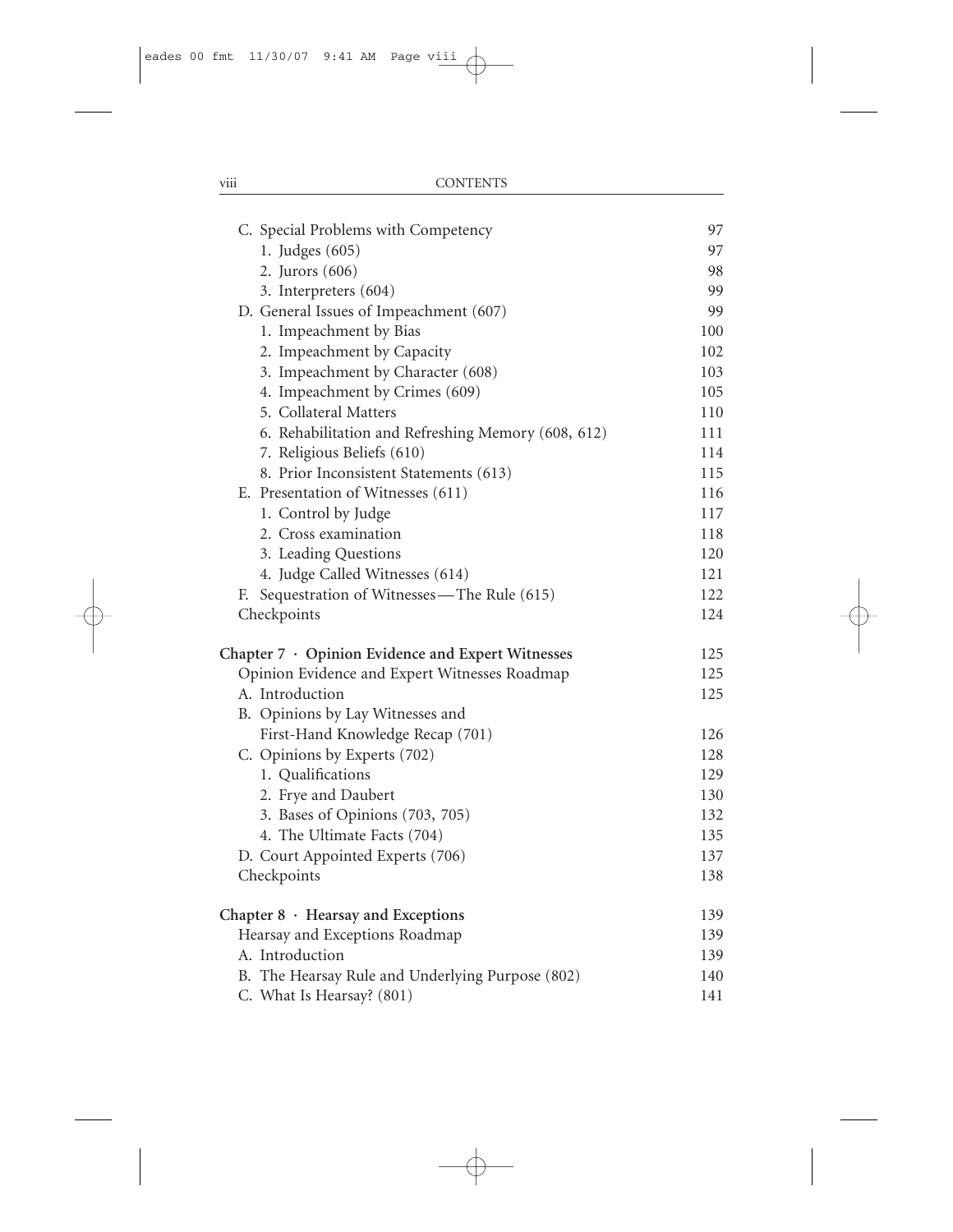| 1. The Definition                                       | 141 |
|---------------------------------------------------------|-----|
| 2. Common Examples of What is Not Hearsay?              | 143 |
| a. To Prove Notice                                      | 143 |
| b. "Verbal Acts"                                        | 144 |
| c. State of Mind                                        | 146 |
| d. Non-Verbal Conduct and Implied Assertions            | 148 |
| 3. Defined as Not Being Hearsay                         | 150 |
| a. Statements of Witnesses                              | 151 |
| b. Admission by Party Opponent                          | 153 |
| D. Exceptions                                           | 159 |
| 1. Availability of Declarant Immaterial (803)           | 159 |
| a. Present Sense Impression and Excited Utterance-      |     |
| Time $(1, 2)$                                           | 159 |
| b. Mental State (3)                                     | 162 |
| c. Medical Diagnosis and Treatment (4)                  | 164 |
| d. Past Recollection Recorded (5)                       | 166 |
| e. Business Records (6, 7)                              | 167 |
| f. Public Records $(8, 9, 10)$                          | 171 |
| g. Other Records (11, 12, 13, 14, 15, 17)               | 172 |
| h. Ancient Documents Rule (16)                          | 173 |
| i. Learned Treatises (18)                               | 174 |
| j. Character Issues (19, 20, 21, 22, 23)                | 175 |
| 2. Declarant Unavailable (804)                          | 175 |
| a. Unavailable defined (a)                              | 176 |
| b. Former Testimony (b1)                                | 178 |
| c. Dying Declaration (b2)                               | 179 |
| d. Statement Against Interest (b 3)                     | 181 |
| e. Personal or Family History (b 4)                     | 182 |
| f. Forfeiture by Wrongdoing (b 6)                       | 182 |
| 3. Residual Exception (807)                             | 183 |
| 4. Hearsay Within Hearsay (805)                         | 183 |
| 5. Credibility of Declarant (806)                       | 183 |
| Constitutional Issues with Hearsay<br>Е.                | 184 |
| Checkpoints                                             | 186 |
| Chapter $9 \cdot$ Authentication and Proper Foundations | 187 |
| Authentication and Proper Foundations Roadmap           | 187 |
| A. Introduction                                         | 187 |
| B. Real and Demonstrative Evidence                      | 188 |

CONTENTS ix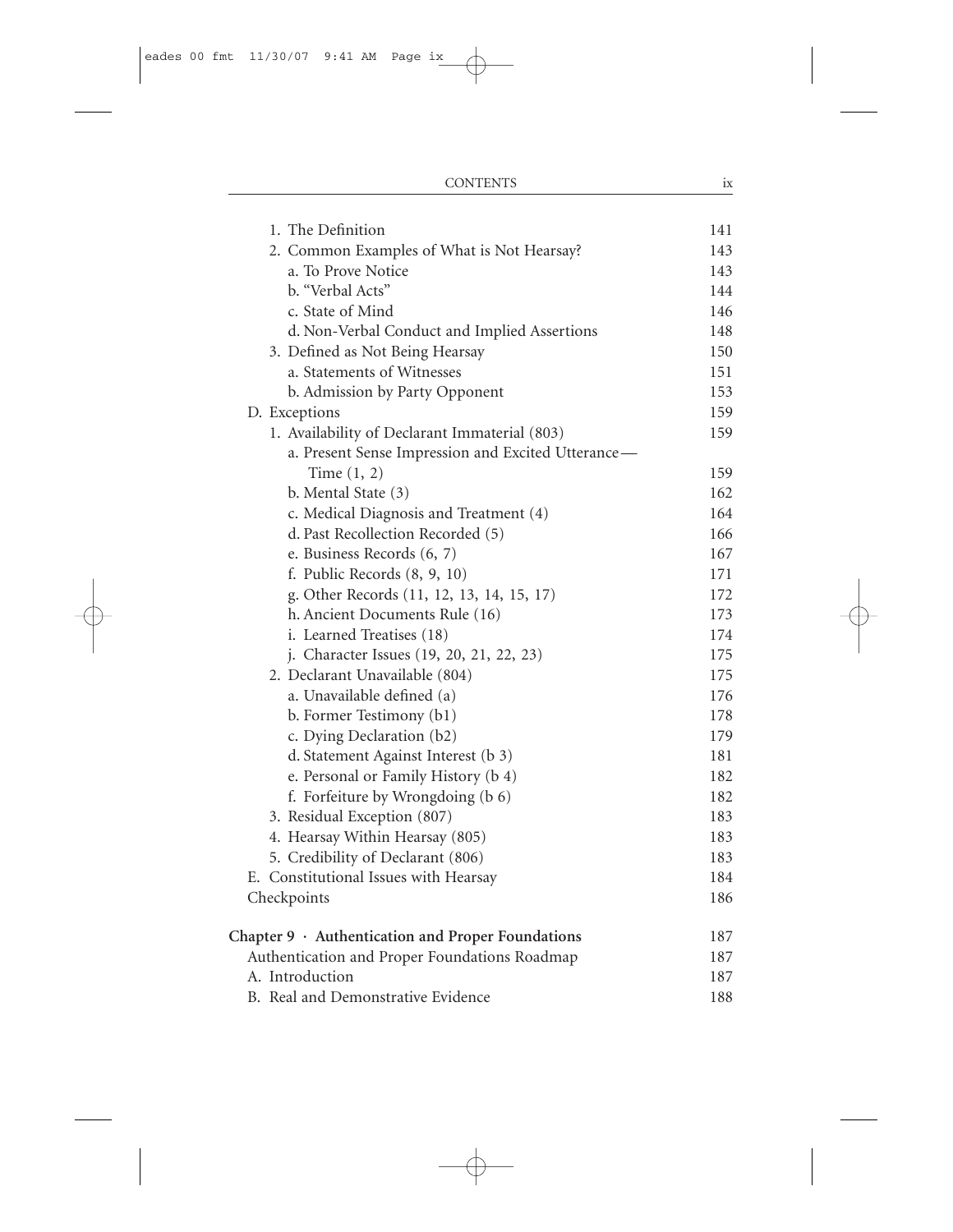| C. General Requirements of Authentication                        | 191 |
|------------------------------------------------------------------|-----|
| D. Most Common Examples (901)                                    | 192 |
| 1. Handwriting                                                   | 192 |
| 2. Voice                                                         | 193 |
| 3. Photos and Videos                                             | 195 |
| 4. Other Examples                                                | 196 |
| E. Self Authentication (902)                                     | 197 |
| Checkpoints                                                      | 198 |
| Chapter 10 · Best Evidence Rule                                  | 199 |
| Best Evidence Rule Roadmap                                       | 199 |
| A. Introduction                                                  | 199 |
| B. The Best Evidence Rule (1002)                                 | 199 |
| C. Originals, Duplicates and Copies                              |     |
| (1001, 1003)                                                     | 202 |
| D. Exceptions (1004)                                             | 204 |
| E. Summaries and Other Methods of Proof (1005, 1006, 1007, 1008) | 205 |
| Checkpoints                                                      | 207 |
| Mastering Evidence Checklist                                     | 209 |
| About the Author                                                 | 213 |
| Index                                                            | 215 |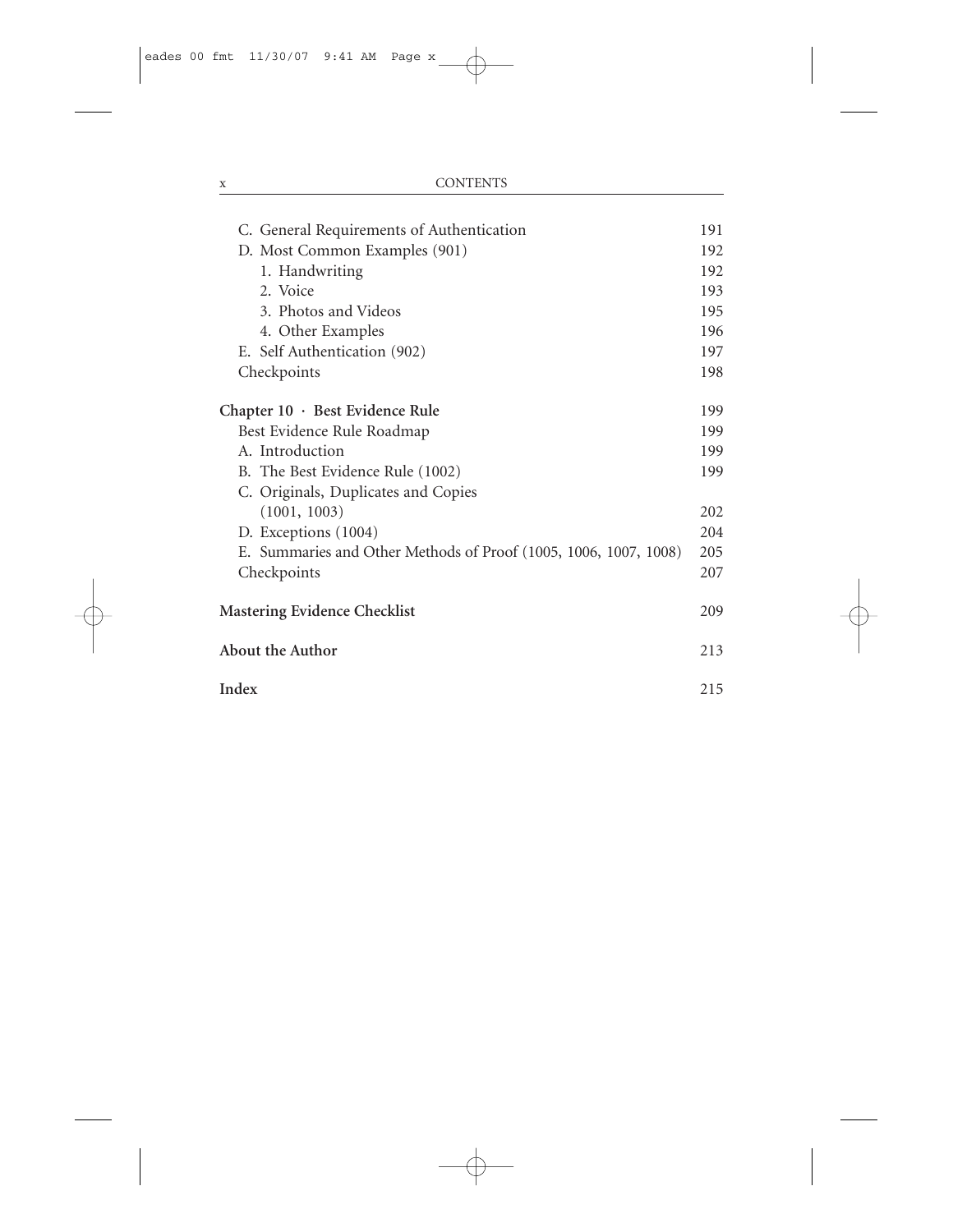## **Series Editor's Foreword**

The Carolina Academic Press Mastering Series is designed to provide you with a tool that will enable you to easily and efficiently "master" the substance and content of law school courses. Throughout the series, the focus is on quality writing that makes legal concepts understandable. As a result, the series is designed to be easy to read and is not unduly cluttered with footnotes or cites to secondary sources.

In order to facilitate student mastery of topics, the Mastering Series includes a number of pedagogical features designed to improve learning and retention. At the beginning of each chapter, you will find a "Roadmap" that tells you about the chapter and provides you with a sense of the material that you will cover. A "Checkpoint" at the end of each chapter encourages you to stop and review the key concepts, reiterating what you have learned. Throughout the book, key terms are explained and emphasized. Finally, a "Master Checklist" at the end of each book reinforces what you have learned and helps you identify any areas that need review or further study.

We hope that you will enjoying studying with, and learning from, the Mastering Series.

> Russell L. Weaver Professor of Law & Distinguished University Scholar University of Louisville, Louis D. Brandeis School of Law